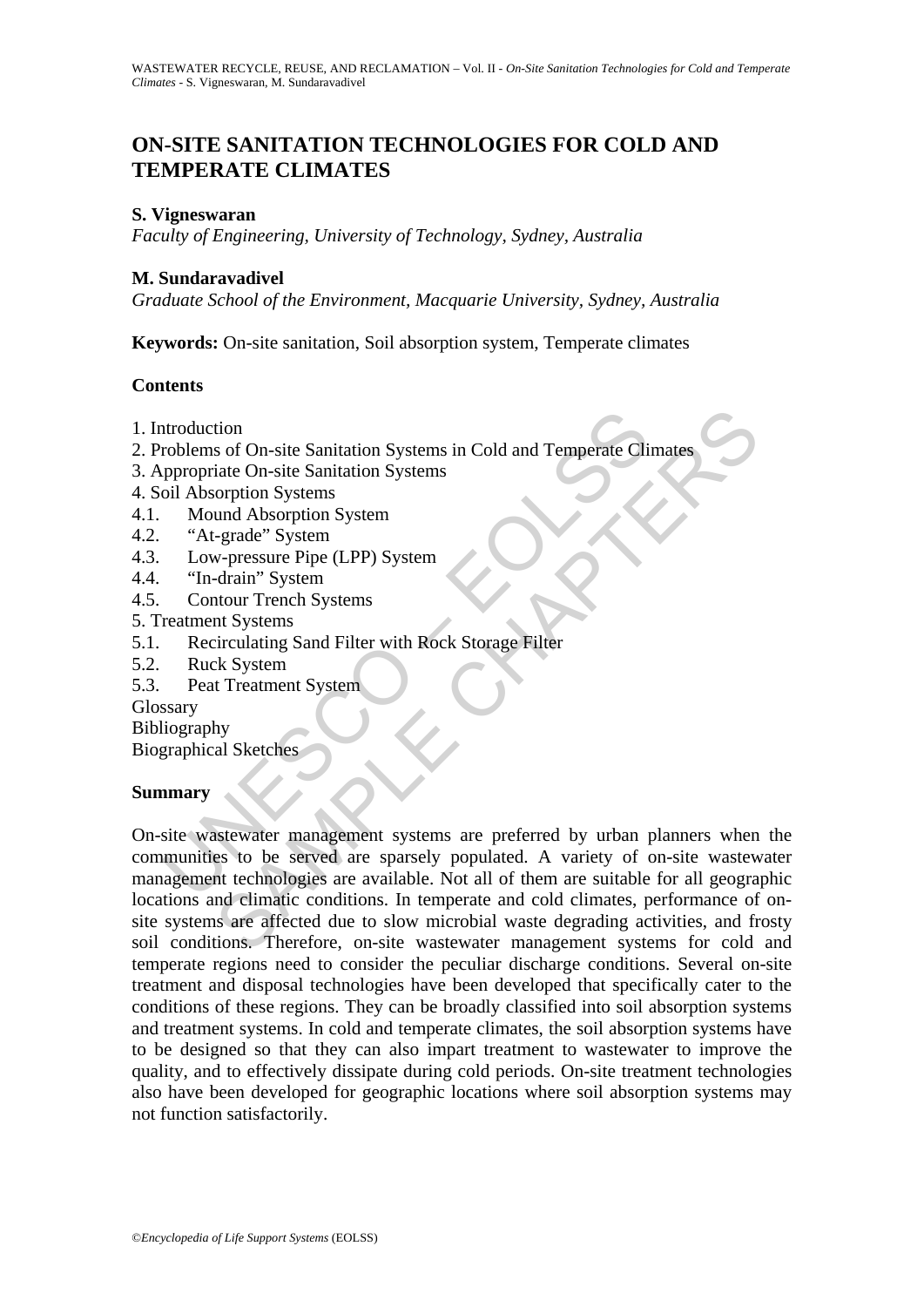# **1. Introduction**

The concept of on-site sanitation involves either full or partial treatment of sewage at the point of generation. On-site technologies are generally preferred by urban planners when the communities to be served are sparsely populated thereby making reticulated sewage collection an expensive affair. On-site sanitation systems are not merely cheap alternatives to conventional sewer systems because poorly planned and poorly maintained on-site systems will only increase the potential for health hazards and become diffuse pollution sources that contaminate land, groundwater and streams. A variety of technologies are available for on-site sanitation. Not all of them are suitable for all geographic locations and circumstances. The climatic conditions of a region have bearings on all stages of technology selection, planning, design, construction, and operation and maintenance. Hence, planning for on-site systems in regions with cold and temperate climates require various additional considerations that may not normally be required for warm and tropical climates since practically all aspects of wastewater collection, treatment and disposal are affected by temperature. This article describes some of such on-site disposal systems that are more suitable under cold and temperate conditions.

# **2. Problems of On-site Sanitation Systems in Cold and Temperate Climates**

In temperate and cold climatic regions of developed countries, in order to prevent disruption of wastewater house connections, households let hot water run for long periods during winter. For the same reason, public sewers are insulated and encased. Major problems that affect the performance of on-site systems in cold climates are:

- temperate climates require various additional considerations that<br>equired for warm and tropical climates since practically all aspection, treatment and disposal are affected by temperature. This<br>e of such on-site disposal The community and the book of the book of the book of the considerations.<br>The compact of state climates require various additional considerations that may not norm<br>for warm and tropical climates since practically all aspec (i) Inadequate degradation and removal of organics and nutrients from sewage in septic tanks due to biological inactivity; for example, in tropical climates, waste stabilization ponds are designed for a hydraulic retention time of 20–30 days, whereas they are designed for 180 days in cold and temperate climates. The reason is that, during the winter period, the biological processes in the ponds practically stop and hence no discharges from these ponds are allowed. They act merely as storage ponds during this period.
- (ii) Failure of soil absorption systems that are adopted for disposal of overflows from septic tanks, due to frosty soil conditions.

## **3. Appropriate On-site Sanitation Systems**

On-site sanitation systems for cold and temperate regions therefore, need to consider the peculiar discharge conditions and should be able to provide adequate levels of treatment. Developments in this direction are mainly towards planning and design of more efficient soil absorption systems. In conventional soil absorption systems, the overflow from septic tanks flows into sand/gravel filled trenches through open-jointed or perforated pipes to soak and seep to eventually reach groundwater and surface water or to evaporate. Tropical climate designs for such soil absorption systems adequately consider the level of treatment to be achieved before the effluent reaches the ultimate environmental sink. In cold and temperate climates, the soil absorption systems have to be designed so that they can act as secondary treatment systems to improve the quality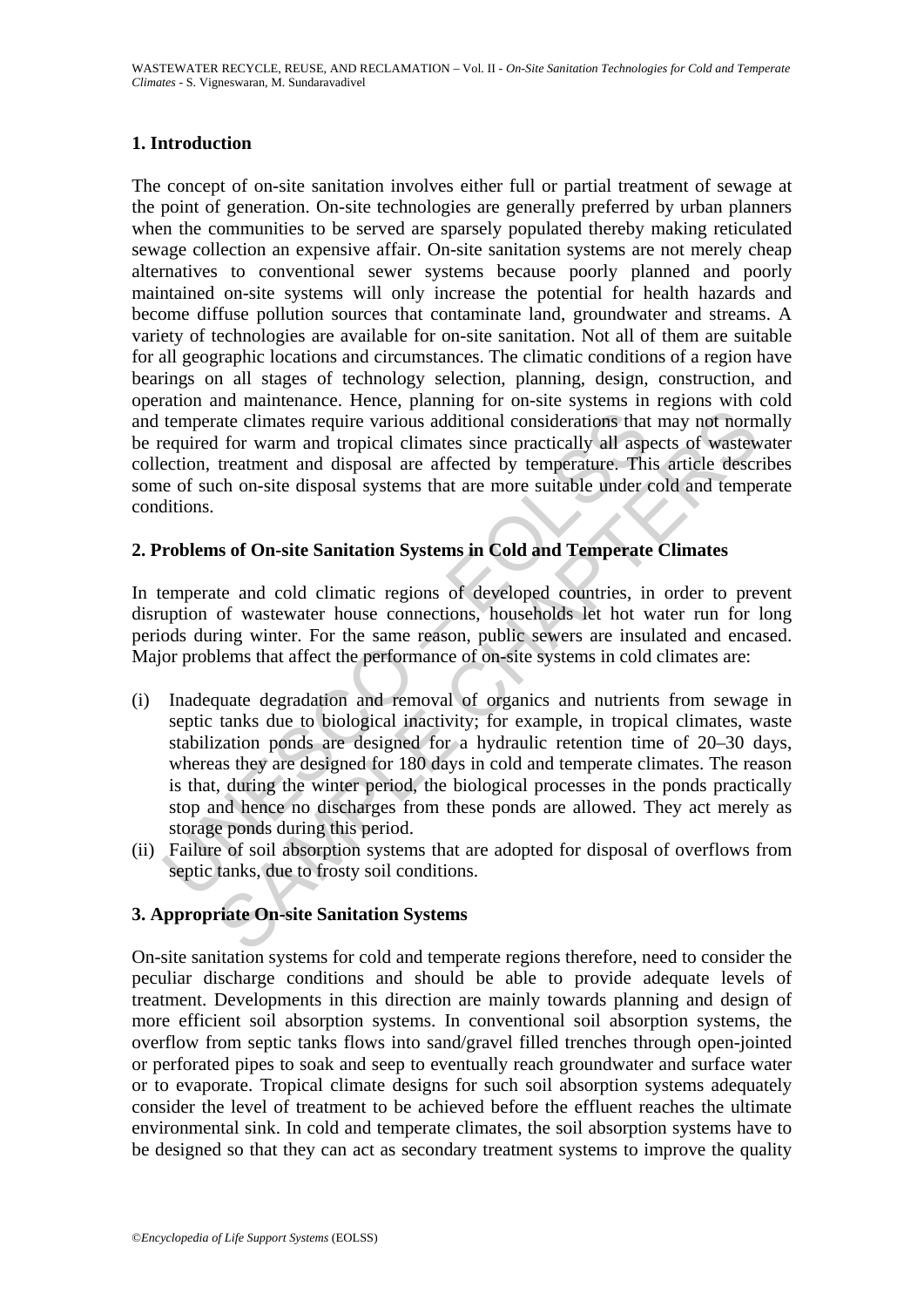of wastewater as also to dissipate it effectively to achieve adequate dispersal during cold periods. Some of the prominent soil absorption systems that meet the above criteria are:

- mound absorption system;
- 'at-grade' system;
- low-pressure pipe system;
- 'in-drain' system;
- contour trench system.

There are also a few treatment systems developed for overflow from on-site sanitation systems. They include,

- recirculating sand filter with rock storage filter;
- the 'ruck' system;
- peat treatment system.

### **4. Soil Absorption Systems**

#### **4.6. Mound Absorption System**

The mound absorption system, as the name implies, has a mound of sandy soil over and under the sand/gravel fill through which septic tank effluent is uniformly distributed by perforated infiltration pipes (Figure 1). This system is also called 'elevated tile system', 'evapotranspiration mound', 'sand mound' or 'above-ground absorption system'. The fill is normally comprised of textured sand, sandy loams, soil mixtures, bottom ash or slag from boilers.



Figure 1. Mound absorption system

At the upper zone of the mound (the gravel/sand fill), unsaturated flow is established by the growth of biomass and some treatment occurs in this layer. This layer also functions to distribute the effluent over the entire base area of the mound so that it can infiltrate to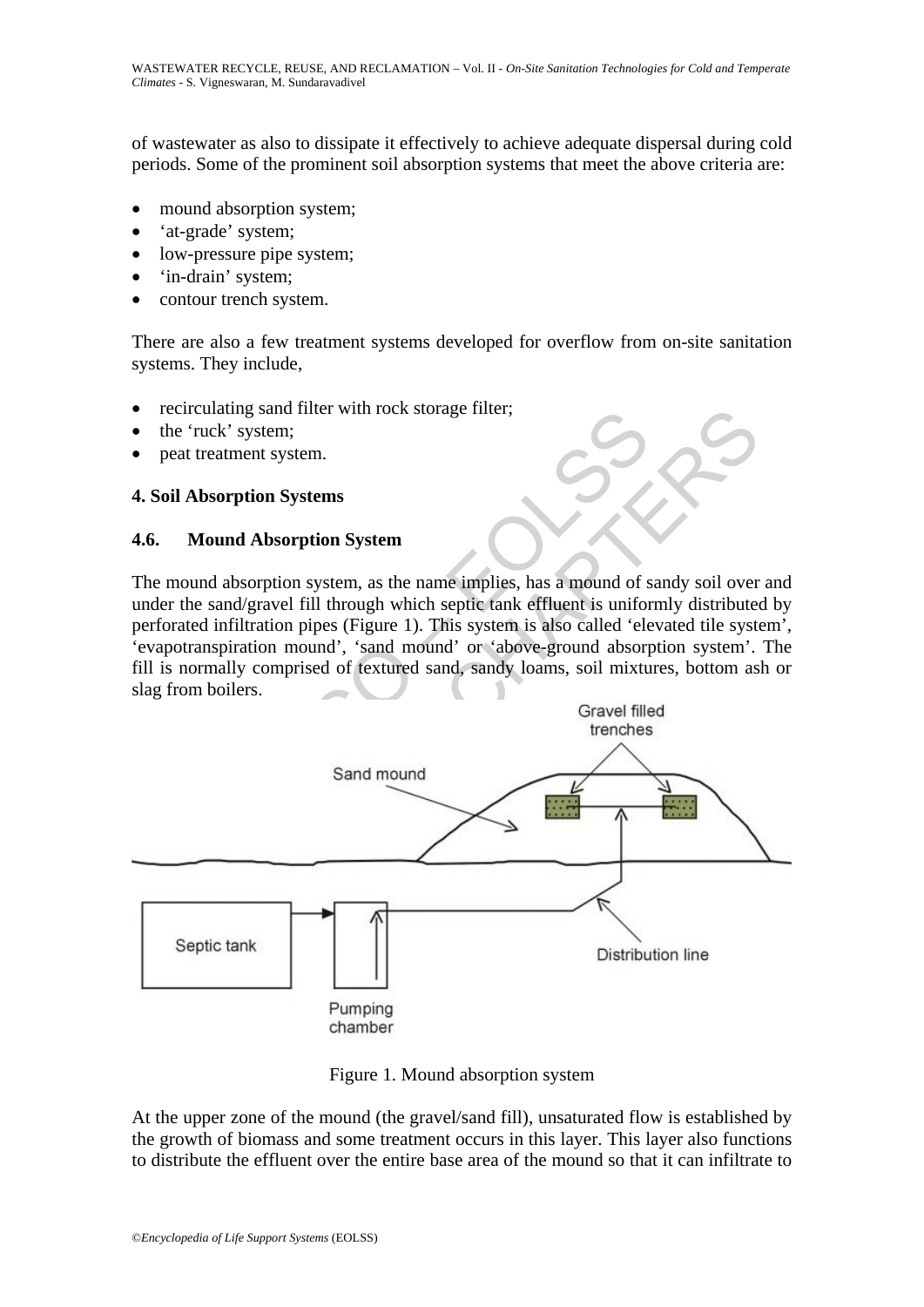more permeable topsoil, upon which the mound is constructed. The topsoil, in turn, further treats the effluent and distributes it over a still wider area before it enters the subsoil. Vegetative growths on the mound help evaporation of wastewater and also reduce visual impact of the mound.

Mounds are one of the most widely used alternatives for limiting soil conditions. However, they have been reported to have a high malfunctioning rate primarily due to improper design and installation.

## **Advantages**

- This system can be used in areas where problematic conditions exist for common below-ground level soil absorption systems.
- Appropriate for locations with high groundwater table, low permeability soils or inadequate soil depths.
- Effectively removes organics and pathogens and substantially improves effluent quality.
- Construction and maintenance costs are low.

# **Disadvantages**

- This system requires trained construction personnel to properly install the system to avoid failures.
- Occupies more space than the conventional sub-surface disposal system and reduces the land-use amenities of the property.
- Could create aesthetic problems.

**4.7. "At-grade" System** 

- Often requires pumping to distribute effluent through the mound and hence energy costs.
- Not suitable for installation on steep slopes.



Figure 2. Comparison of different soil absorption systems in relation to ground level

The "at-grade" soil absorption systems differ from conventional sub-surface absorption systems in that they do not require any trenches and the sand/gravel bed through which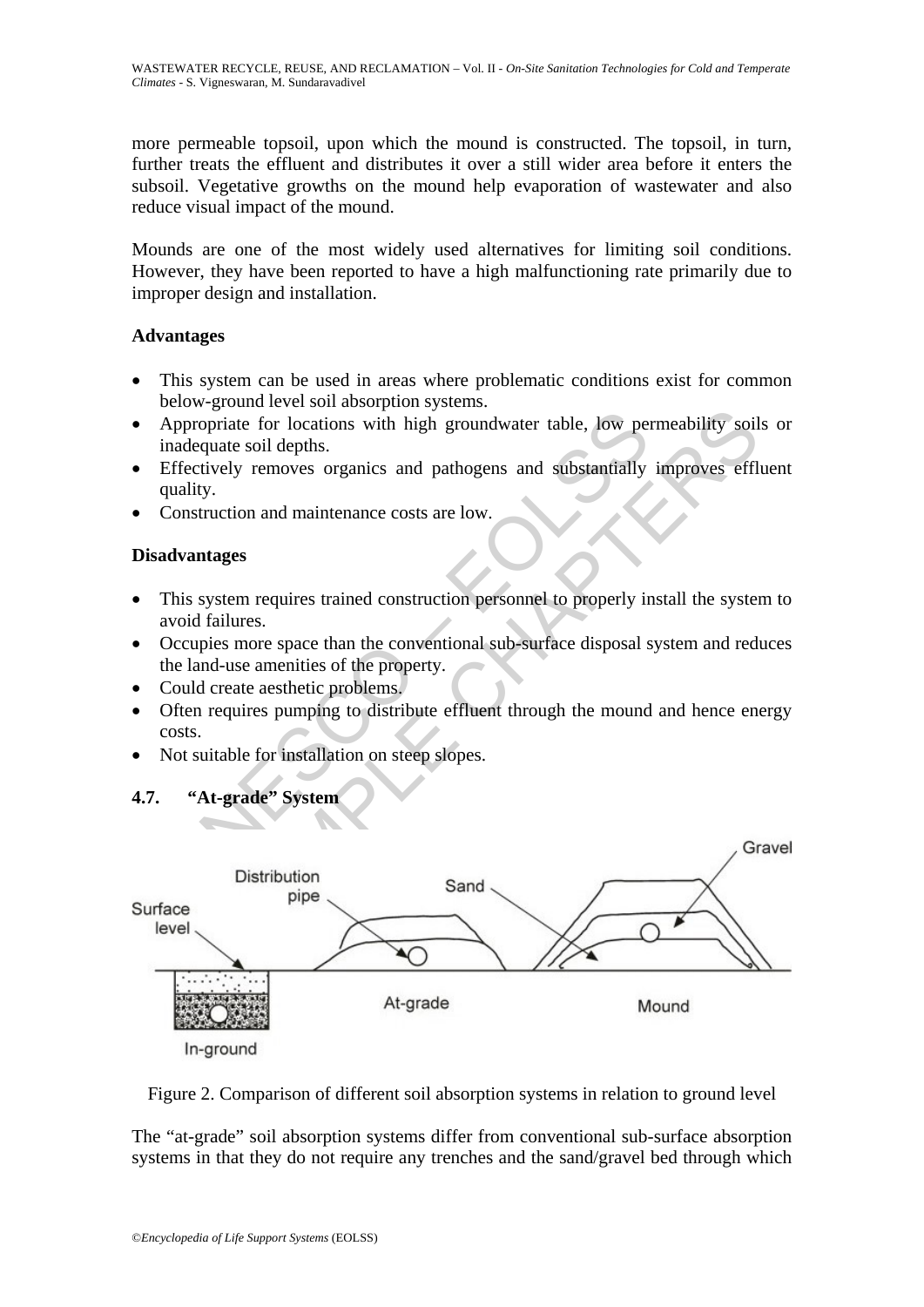the effluent seeps is placed on the tilled top soil. The effluent distribution pipe is placed on this bed and is covered again with aggregates. The top aggregate layer is synthetic fabric and soil. In contrast to a sand mound, this system does not have any sand bed between the top soil and sand/gravel bed. Figure 2 compares the conventional (subsurface), sand mound (above-surface) and at-grade schemes of soil absorption systems.

At-grade systems are recommended for adoption at locations where the minimum depth of high water table or the bedrock is 0.9 m or less from surface level. The distribution network can be designed for either gravity or by pumping.

#### **Advantages**

- Construction and installation is comparatively easier.
- Can be used as an alternative to conventional system at locations with problem soil conditions.

### **Disadvantages**

- As the distribution network is above ground level, it is susceptible to cold climates.
- The raised ground level reduces the use of property area.
- Long-term experience is not available about this system.
- -
- -

# TO ACCESS ALL THE **13 PAGES** OF THIS CHAPTER, Visit: http://www.eolss.net/Eolss-sampleAllChapter.aspx

#### **Bibliography**

Can be used as an alternative to conventional system at locations<br>conditions.<br>
As the distribution network is above ground level, it is susceptible<br>
The raised ground level reduces the use of property area.<br>
Long-term expe Experimental and and anti-<br>
used as an alternative to conventional system at locations with problem<br>
ons.<br>
ages<br>
distribution network is above ground level, it is susceptible to cold climat<br>
sed ground level reduces the us Belicek J., Zaal J. F. J., and Kent R. L. (1988). A recirculating intermittent sand filter system for on-site wastewater treatment. In: *Wastewater Management Technologies for Small Communities and Rural Areas under Adverse Conditions.* Canada: British Columbia Water and Wastes Association.

Brooks J. L., and Rock C. A. (1986). The application of peat in environmental pollution control: a review. *International Peat Journal,* **1**, p. 1.

Converse J. C., and Tyler E J. (1987). On-site wastewater treatment using Wisconsin mounds on difficult sites. *Transactions of ASAE,* **30**, 362–368.

Easson M. E., Diep T. M., Hargrave G. A., and Dean M. (1988). Sanitation technologies for temperate and cold climates. *Environmental Sanitation Reviews,* #25, Environmental Sanitation Information Center, Asian Institute of Technology, Bangkok, Thailand.

Institute for Quality Environmental Design (1984). *Design Guide—Pressure Pipe Systems.* Missouri Department of Natural Resources, USA.

Laak R. (1987). The ruck system. In: *Appropriate Wastewater Management Technology for Rural Areas under Adverse Conditions.* Eds. Waller D. H. and Townshend A. R. Nova Scotia, Canada: Technical University of Nova Scotia.